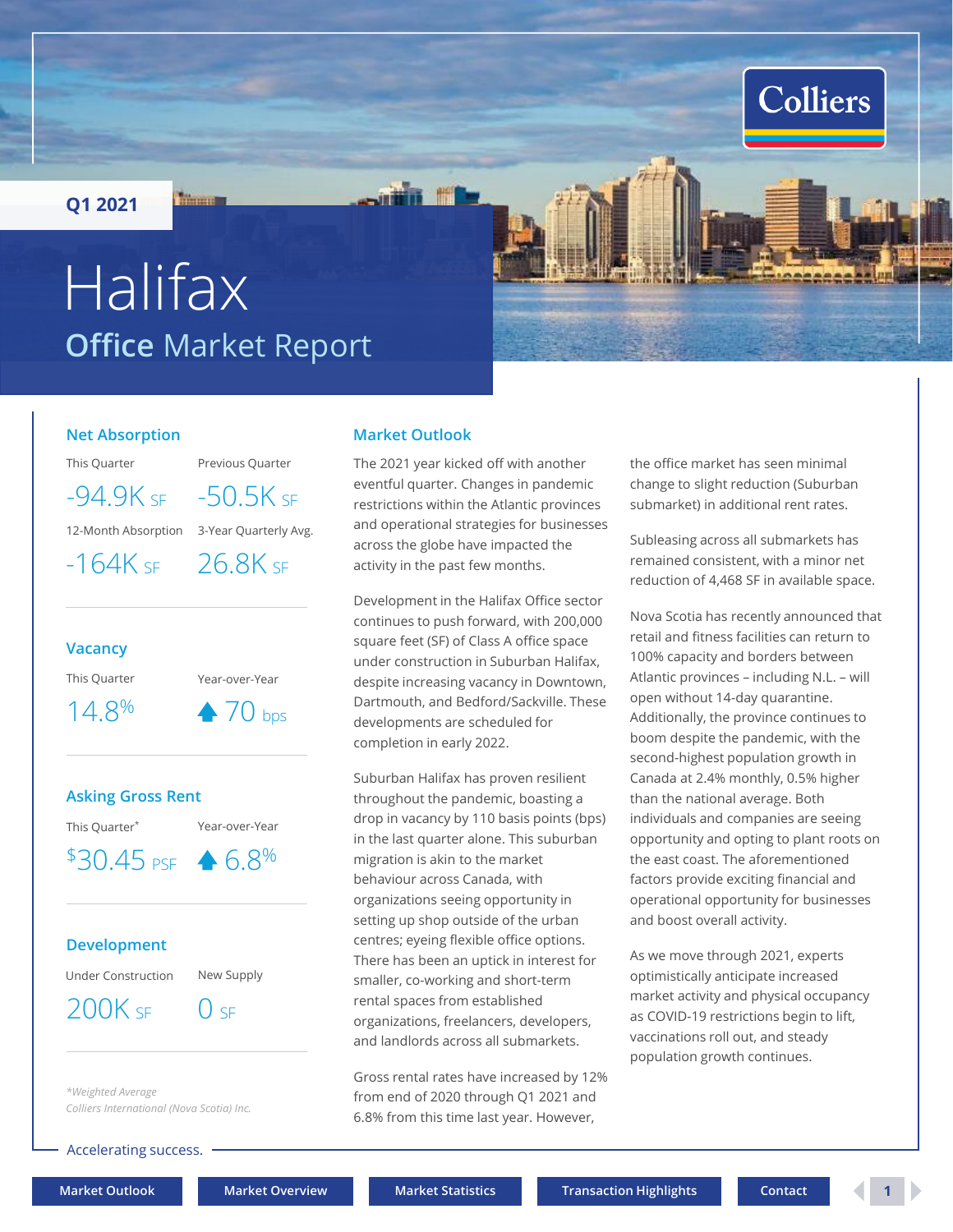## <span id="page-1-0"></span>Market Overview



**Rental Rate Growth\*** By Market | Q1 2020 – Q1 2021

**Vacancy Rate**





Downtown **22%** *from 16.9% Q1'20* Peripheral **9.0%** *from 9.0% Q1'20* Dartmouth **16%** *from 15.6% Q1'20* By Market | Q1 2020 – Q1 2021

Bedford / Sackville **5.7%** *from 9.8% Q1'20*

**Halifax Total 16%** *from 13.9% Q1'20*

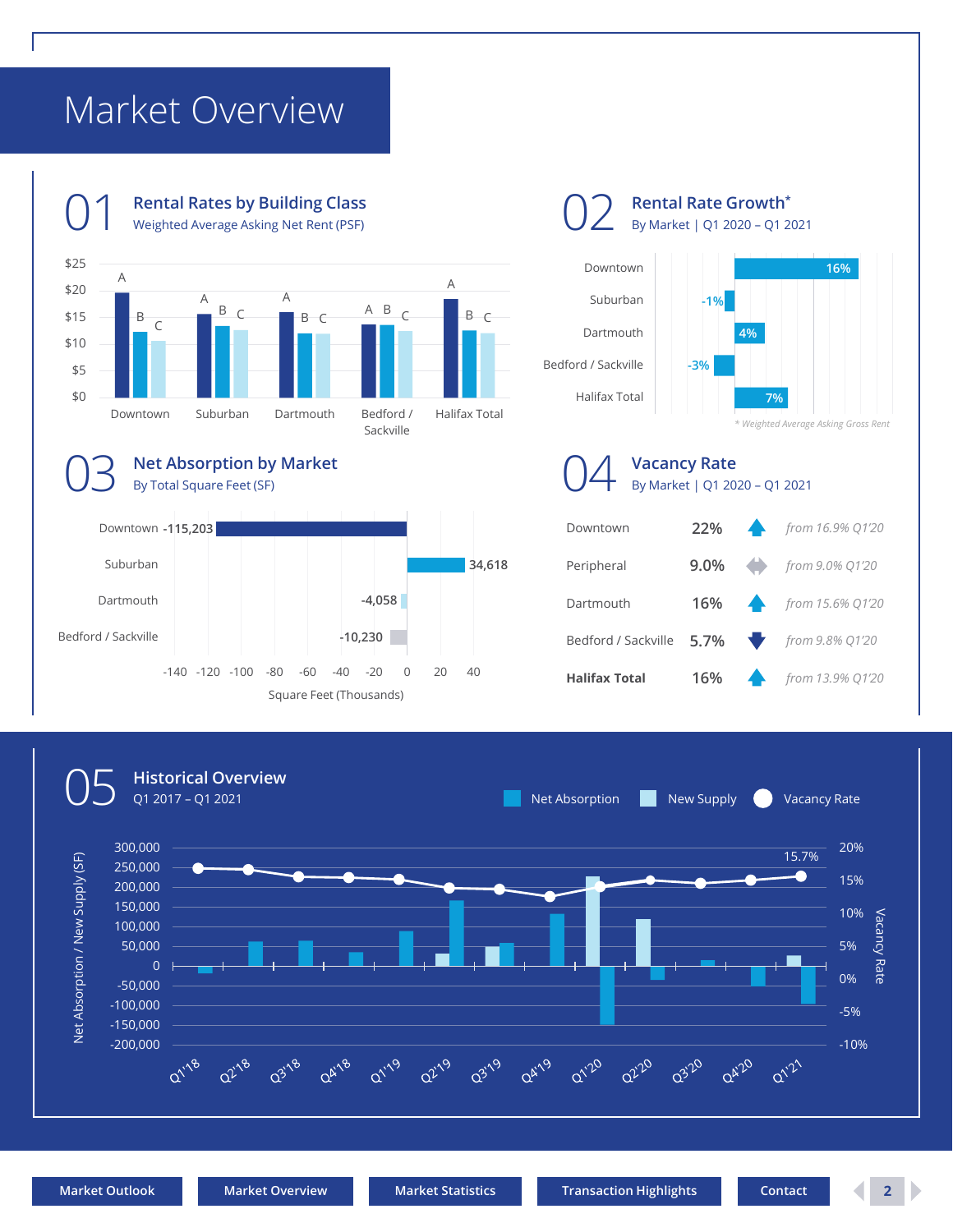## <span id="page-2-0"></span>Market Statistics & Transaction Highlights

|                        | <b>Class</b> | # of<br><b>Buildings</b> | <b>Total</b><br><b>Inventory</b><br>(SF) | <b>Direct</b><br><b>Vacancy</b><br>(SF) | <b>Sublease</b><br><b>Vacancy</b><br>(SF) | <b>Total Vacant</b><br><b>Space</b><br>(SF) | <b>Vacancy</b><br>Rate<br>(Current Q) | <b>Vacancy</b><br>Rate<br>(Previous Q) | <b>Net</b><br><b>Absorption</b><br>(SF) | <b>Net</b><br><b>Absorption</b><br><b>YTD (SF)</b> | <b>Under</b><br><b>Construction</b><br>(SF) |
|------------------------|--------------|--------------------------|------------------------------------------|-----------------------------------------|-------------------------------------------|---------------------------------------------|---------------------------------------|----------------------------------------|-----------------------------------------|----------------------------------------------------|---------------------------------------------|
| Downtown               | Α            | 14                       | 2,582,882                                | 636,720                                 | 9,618                                     | 646,338                                     | 25.0%                                 | 24.5%                                  | $-16,108$                               | $-16,108$                                          | ×.                                          |
|                        | B            | 34                       | 2,315,703                                | 341,430                                 | 15,287                                    | 356,717                                     | 15.4%                                 | 14.9%                                  | $-20,057$                               | $-20,057$                                          |                                             |
|                        | C            | 11                       | 353,157                                  | 100,164                                 | 51,241                                    | 151,405                                     | 42.9%                                 | 20.5%                                  | $-79,038$                               | $-79,038$                                          |                                             |
|                        | All          | 59                       | 5,251,742                                | 1,078,314                               | 76,146                                    | 1,154,460                                   | 22.0%                                 | 20.0%                                  | $-115,203$                              | $-115, 203$                                        | ٠                                           |
| Suburban               | A            | 26                       | 1,803,649                                | 89,011                                  | 19,025                                    | 108,036                                     | 6.0%                                  | 7.5%                                   | 22,033                                  | 22,033                                             | 200,000                                     |
|                        | B            | 30                       | 1,392,443                                | 151,803                                 | 3,669                                     | 155,472                                     | 11.3%                                 | 12.0%                                  | 10,882                                  | 10,882                                             |                                             |
|                        | C            | 12                       | 251,680                                  | 27,891                                  |                                           | 27,891                                      | 11.1%                                 | 11.8%                                  | 1,703                                   | 1,703                                              |                                             |
|                        | All          | 68                       | 3,447,772                                | 268,705                                 | 22,694                                    | 291,399                                     | 8.5%                                  | 9.6%                                   | 34,618                                  | 34,618                                             |                                             |
| Dartmouth              | Α            | 26                       | 1,866,374                                | 325,054                                 | 8,165                                     | 333,219                                     | 17.9%                                 | 16.0%                                  | 3,468                                   | 3,468                                              |                                             |
|                        | B            | 27                       | 1,132,378                                | 145,742                                 | 8,414                                     | 154,156                                     | 13.6%                                 | 13.3%                                  | $-14,195$                               | $-14,195$                                          |                                             |
|                        | C            | 15                       | 386,741                                  | 68,486                                  |                                           | 68,486                                      | 17.7%                                 | 16.9%                                  | 6,669                                   | 6,669                                              |                                             |
|                        | All          | 68                       | 3,385,493                                | 539,282                                 | 16,579                                    | 555,861                                     | 16.4%                                 | 16.0%                                  | $-4,058$                                | $-4,058$                                           |                                             |
|                        | A            | 8                        | 616,675                                  | 24,291                                  | ÷.                                        | 24,291                                      | 4.0%                                  | 3.7%                                   | $-7,942$                                | $-7,942$                                           |                                             |
| Bedford /<br>Sackville | B            | 19                       | 294,682                                  | 16,306                                  |                                           | 16,306                                      | 5.5%                                  | 5.5%                                   | 561                                     | 561                                                |                                             |
|                        | C            | 6                        | 122,506                                  | 14,295                                  | 3,562                                     | 17,857                                      | 14.6%                                 | 12.7%                                  | $-2,849$                                | $-2,849$                                           |                                             |
|                        | All          | 33                       | 1,033,863                                | 54,892                                  | 3,562                                     | 58,454                                      | 5.7%                                  | 4.7%                                   | $-10,230$                               | $-10,230$                                          |                                             |
|                        | Α            | 74                       | 6,867,417                                | 1,075,076                               | 36,808                                    | 1,111,884                                   | 16.2%                                 | 16.4%                                  | 1,451                                   | 1,451                                              |                                             |
| Halifax<br>Total       | B            | 110                      | 5,114,846                                | 655,281                                 | 23,701                                    | 678,982                                     | 13.3%                                 | 12.9%                                  | $-22,809$                               | $-22,809$                                          |                                             |
|                        | C            | 44                       | 1,114,080                                | 210,836                                 | 54,803                                    | 265,639                                     | 23.8%                                 | 17.3%                                  | $-73,515$                               | $-73,515$                                          |                                             |
|                        | All          | 228                      | 13,096,343                               | 1,941,193                               | 115,312                                   | 2,056,505                                   | 15.7%                                 | 15.1%                                  | $-94,873$                               | $-94,873$                                          | $\overline{200,000}$                        |

### **Notable Sales Transactions**

| <b>Building Name / Address</b> |                | <b>Market</b> | Size (SF)                 | <b>Sale Price</b> | <b>Purchaser</b>       | <b>Purchaser Profile</b>   |
|--------------------------------|----------------|---------------|---------------------------|-------------------|------------------------|----------------------------|
| 137 Chain Lake Drive           |                | Suburban      | 23.782                    | \$3,444,000       | 1273537 ALBERTA LTD.   | Extra-Provincial Corp.     |
| 32 Akerley Boulevard           |                | Dartmouth     | 26,000                    | \$2,600,000       | <b>RE/MAX Nova</b>     | <b>Real Estate Service</b> |
| <b>Notable Developments</b>    |                |               |                           |                   |                        |                            |
| <b>Building Name / Address</b> | <b>Class</b>   | <b>Market</b> | <b>Building Status</b>    | Size (SF)         | <b>Est. Completion</b> | <b>Owner / Developer</b>   |
| <b>Westway IV</b>              | $\overline{A}$ | Suburban      | <b>Under Construction</b> | 100.000           | O2 2022                | The Armour Group           |
| 168 Hobson Lake Drive          | A              | Suburban      | <b>Under Construction</b> | 100.000           | O <sub>2</sub> 2022    | <b>Armco Capital</b>       |